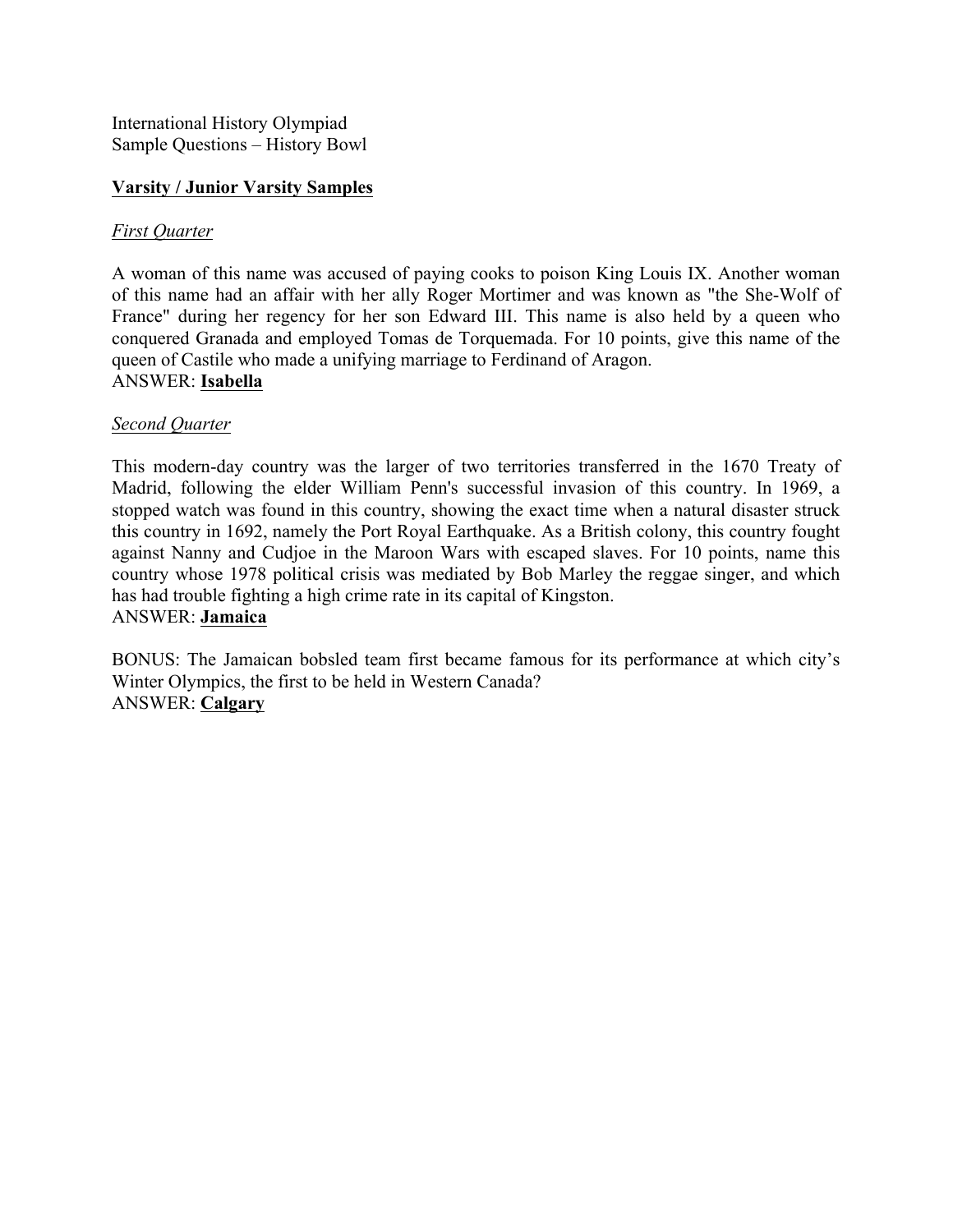# *Third Quarter*

## ALBANIA

In the history of Albania, who or what was the...

1. Type of fraud which devastated Albania's economy in 1997, which shares its name with a tomb in Egypt?

ANSWER: **pyramid** scheme

2. Bloc of Communist countries that it left after allying with Mao's China?

ANSWER: **Warsaw Pact**

3. Empire which acquired Albania in the 1385 Battle of Savra, remaining until 1912?

ANSWER: **Ottoman** Empire

4. Country that invaded Albania in 1939 at the order of Benito Mussolini?

ANSWER: Kingdom of **Italy**

5. Only modern King of Albania, deposed in the invasion?

ANSWER: King **Zog**

6. Communist who was dictator from 1944 to 1985?

ANSWER: Enver **Hoxha** (HOH-juh)

7. National hero who led the League of Lezhë in the fifteenth century?

ANSWER: **Skanderbeg** [or George **Kastrioti**]

8. "Pirate queen of Illyria" who fought the Romans from her base at present-day Shkodër?

ANSWER: **Teuta**

### *Fourth Quarter*

**An alliance opposing this man was formed by the Water Tatars, the Jurchen, and his distant cousin Nayan, and was put down when this man allied with the king of Goryeo, Chungnyeol. This man became a recluse who communicated with the court through one of his wives, Nambui, before ultimately designating his grandson** (+) **Temur as successor following the premature death of his son Chinggim. This man was proclaimed emperor following the Battle of Yamen, which eliminated the remaining** (\*) Song. For 10 points, name this Yuan Dynasty founder, the first Mongol ruler of China. ANSWER: **Kublai** Khan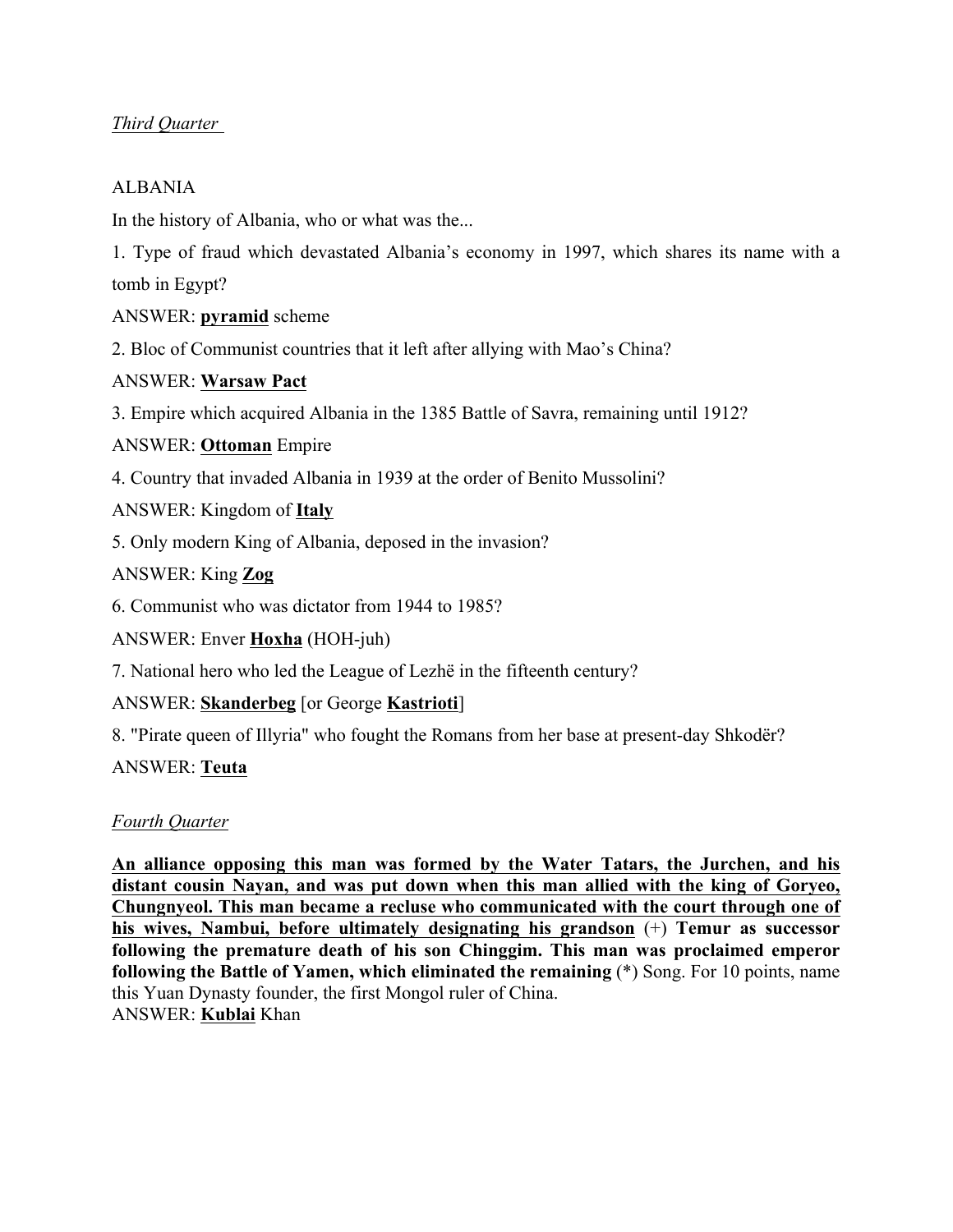## **Middle School / Junior Varsity Samples**

### *First Quarter*

A large commitment of German troops to this battle made it easier for Soviet troops to cross the Oder River. This battle is where General Patton executed a left turn to relieve the American 101<sup>st</sup> Airborne Division which was surrounded in the town of Bastogne. This battle is sometimes named for the Ardennes Forest, and the attacking side sought to reach Antwerp but failed. For 10 points, name this December 1944 battle, named for the shape it caused in the Allied lines. ANSWER: Battle of the **Bulge** (accept Battle of the Ardennes before mention)

#### *Second Quarter*

This island was known as Serendib to the ancient Greeks, which is the source of the English word "serendipity." Velipulai Prabakaran and his followers pioneered suicide bombing tactics on this island, whose Prime Minister Bandaranaike was the first modern elected head of state. This country's civil war ended abruptly when artillery fire wiped out the leadership of the Tamil Tigers. For 10 points, name this country, which saw a transfer of power after 2015 elections. ANSWER: **Sri Lanka**

BONUS: During the British Empire, Sri Lanka was known by which name, which is still used to describe a type of tea produced there? ANSWER: **Ceylon**

### *Third Quarter (Note: Middle School Rounds will only have 6 questions per quarter)*

### CELTIC EUROPE

In Celtic Europe, who or what was...

1. The Celtic caste of priests who held oak trees to be sacred?

#### ANSWER: **Druid**s

2. The Scottish leader, known as Braveheart, who fought the English at Stirling Bridge?

#### ANSWER: **William Wallace**

3. The Celtic language that has survived with the largest number of speakers, many of whom live

in Cardiff?

### ANSWER: **Welsh**

4. French comic book series named for a Celtic leader who is friends with Obelix?

#### ANSWER: **Asterix**

5. Irish poet who wrote the poem "Easter 1916" about an Irish rebellion?

ANSWER: William Butler **Yeats**